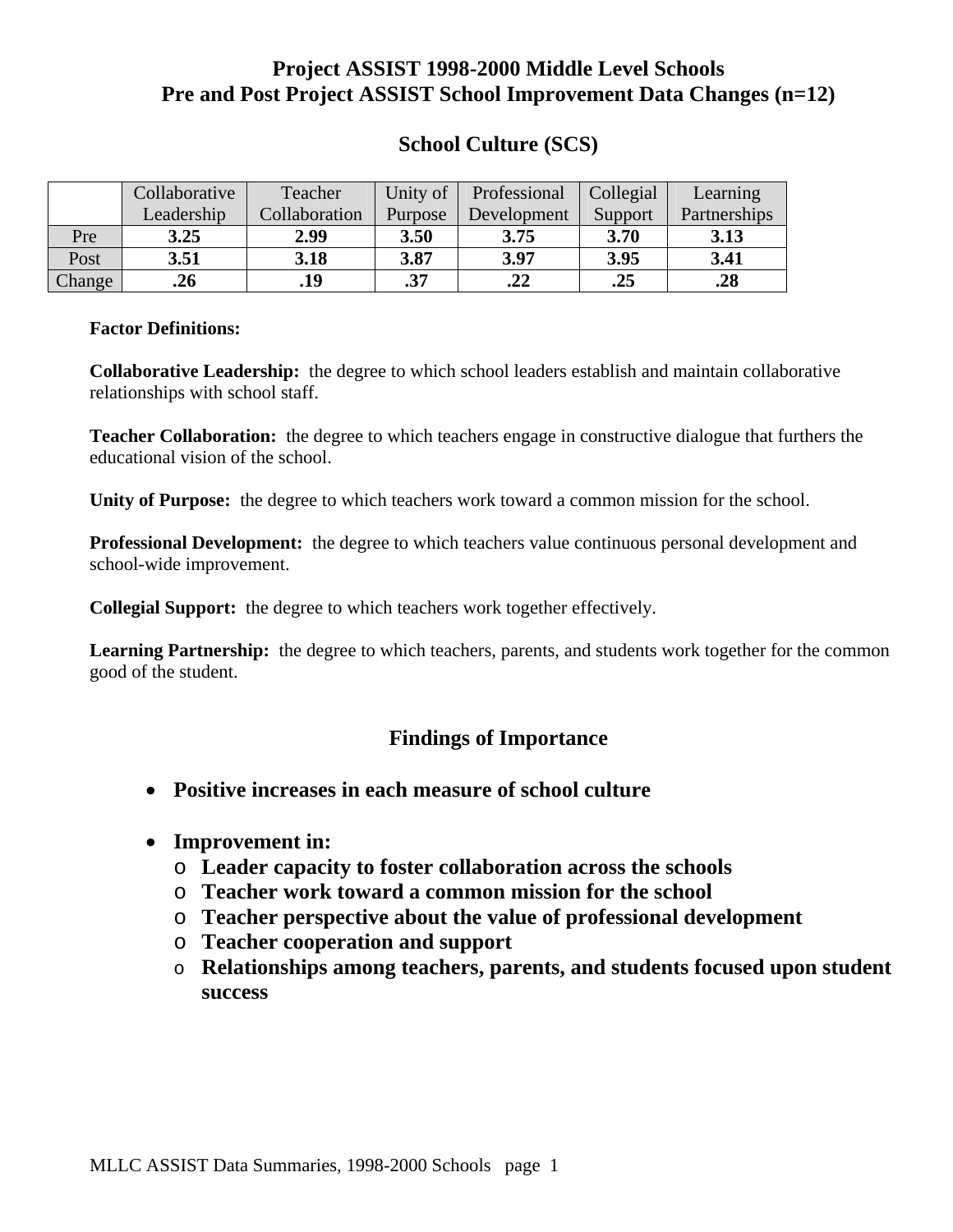## **Organizational Health (OHI)**

|        | Institutional<br>Integrity | Collegial<br>Leadership | Principal<br>Influence | Resource<br>Support | Teacher<br>Affiliation | Academic<br>Emphasis |
|--------|----------------------------|-------------------------|------------------------|---------------------|------------------------|----------------------|
| Pre    | 2.48                       | 2.78                    | 2.78                   | 2.78                | 3.17                   | 2.57                 |
| Post   | 2.82                       | 2.93                    | 2.91                   | 2.97                | 3.33                   | 2.99                 |
| Change | .34                        | .15                     | .13                    | .19                 | .16                    | .42                  |

#### **Factor Definitions:**

**Institutional Integrity:** measures the degree to which the school can cope with its environment in a way that maintains the educational integrity of its programs.

**Collegial Leadership:** measures principal behavior that is friendly, supportive, open, and guided by norms of equality.

**Principal Influence:** measures the principal's ability to influence the actions of superiors.

**Resource Support:** measures the extent to which classroom supplies and instructional materials are readily available, even extra materials are supplied if requested.

**Teacher Affiliation:** measures the sense of friendliness and strong association with the school. Teachers feel good about each other, their job, and their students.

**Academic Emphasis:** measures the extent to which the school is driven by academic excellence. High but achievable goals are set for students.

- **Positive increases in each measure of organizational health**
- **Improvement in:** 
	- o **Staff emphasis on academic success for students**
	- o **Staff ability to adapt to the school environment without sacrificing school's vision/goals**
	- o **Availability of instructional materials**
	- o **Teachers feel good about each other, their job, and their students**
	- o **Leader behavior that is friendly, supportive, and open**
	- o **Leader behavior guided by norms of equality**
	- o **Leader behavior that influences actions of superiors**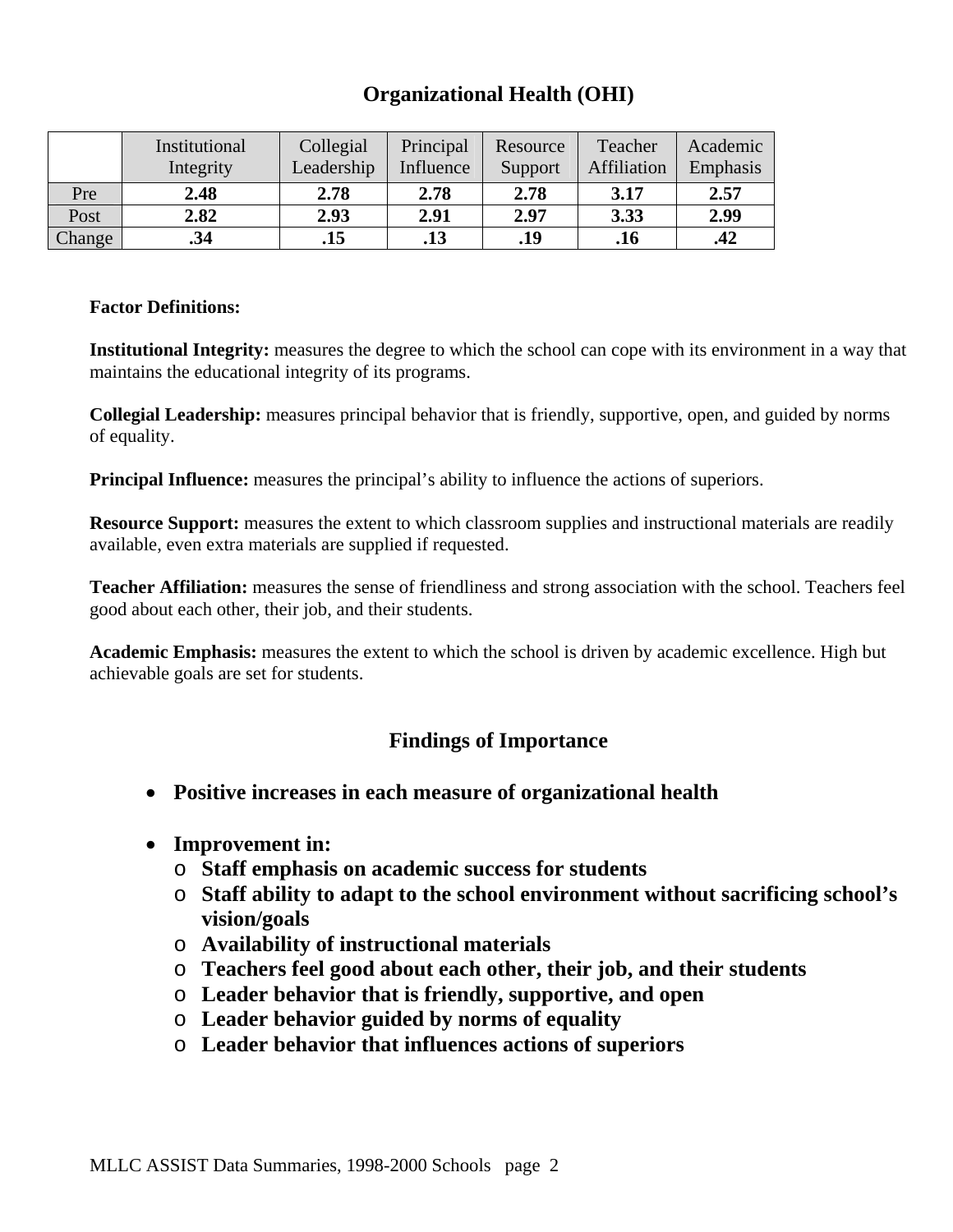## **Organizational Climate (OCDQ)**

|        | Supportive      | Directive       | Restrictive     | Collegial | Committed       | Disengaged |
|--------|-----------------|-----------------|-----------------|-----------|-----------------|------------|
|        | <b>Behavior</b> | <b>Behavior</b> | <b>Behavior</b> | Behavior  | <b>Behavior</b> | Behavior   |
| Pre    | 2.66            | 1.90            | 2.38            | 2.74      | 3.05            | 1.72       |
| Post   | 2.75            | 1.86            | 2.35            | 2.81      | 3.16            | 1.45       |
| Change | .09             | $-.04$          | $-.03$          | .07       | .11             | $-.27$     |

#### **Factor Definitions:**

**Supportive Behavior**: leader behavior that is directed toward both the social needs and task achievement of faculty. The principal is helpful and genuinely concerned with teachers.

**Directive Behavior:** leader behavior that is rigid and domineering. The principal maintains close and constant monitoring over virtually all aspects of teacher behavior in the school.

**Restrictive Behavior**: leader behavior that hinders rather than facilitates teacher work. The principal burdens teachers with paperwork, committee requirements, and other demands that interfere with their teaching responsibility.

**Collegial Behavior:** supports open and professional interactions among teachers. Teachers like, respect, and help one another both professionally and personally.

**Committed Behavior:** is directed toward helping students develop both socially and intellectually. Teachers work extra hard to ensure student success in school.

**Disengaged Behavior:** signifies a lack of meaning and focus in professional activities. Teachers are simply putting in their time; in fact they are critical and not accepting of their colleagues.

- **Improvement in each measure of organizational climate**
- **Increases in:** 
	- o **Teacher commitment to student success**
	- o **Genuine caring and support of leaders toward faculty**
	- o **Leader support of accomplishment of tasks by faculty**
	- o **Teacher professional and personal relationships with each other**
	- o **Teacher respect and support for each other**
- **Decreases in:** 
	- o **Teacher participation in meaningless and unfocused professional activities**
	- o **Teacher sense of just putting in the time and going through the motions**
	- o **Teacher criticism of colleagues and lack of acceptance of colleagues**
	- o **Busy work from school leaders that interfere with teaching role**
	- o **Close and constant monitoring of teacher behavior**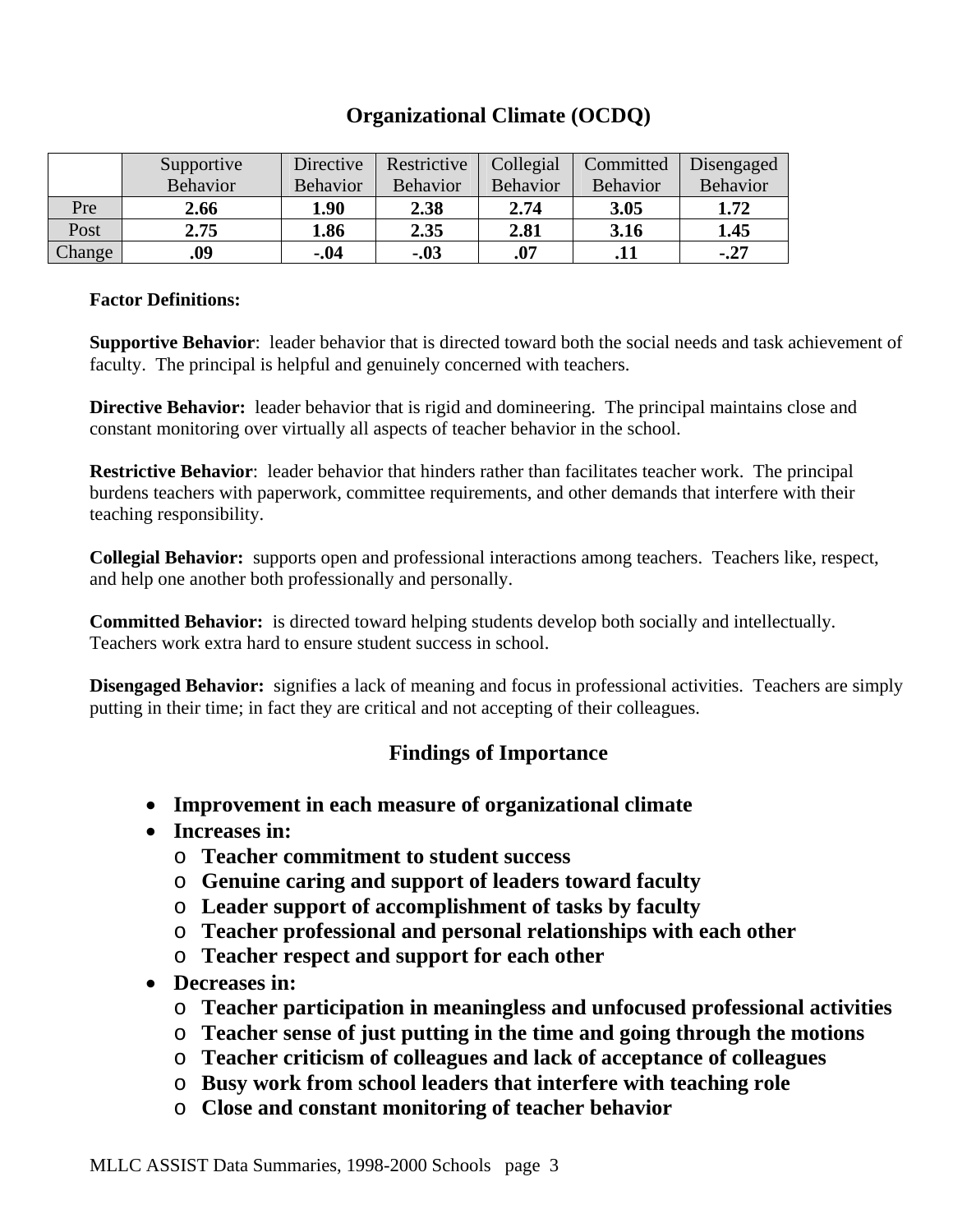### **Instructional Improvement (SAQ)**

|        | Strong<br>Instructional<br>Leadership | Dedicated<br><b>Staff</b>       | High<br>Expectations     | $\tilde{\phantom{a}}$<br>Frequent<br>Monitoring |                   |
|--------|---------------------------------------|---------------------------------|--------------------------|-------------------------------------------------|-------------------|
| Pre    | 3.33                                  | 3.83                            | 3.46                     | 3.42                                            |                   |
| Post   | 3.51                                  | 4.00                            | 3.52                     | 3.69                                            |                   |
| Change | .18                                   | .17<br>.06                      |                          | .27                                             |                   |
|        |                                       |                                 |                          |                                                 |                   |
|        | Early<br>Identification               | Positive<br>Learning<br>Climate | Curriculum<br>Continuity | Multicultural<br>Education                      | <b>Sex Equity</b> |
| Pre    | 3.59                                  | 3.46                            | 3.65                     | 3.22                                            | 4.05              |
| Post   | 3.89                                  | 3.54                            | 3.81                     | 3.44                                            | 4.21              |
| Change | .30                                   | .08                             | .16                      | .22                                             | .16               |

### **Factor Definitions:**

**Strong Instructional Leadership:** measures the level of strategic interaction between the principal and teachers in areas of mobilizing resources, communicating, serving as instructional resource, and being a visible presence.

**Dedicated Staff**: measures the degree to which the school staff is committed to exercising a professional role within the school.

**High Expectations**: measures the degree to which there exists within the school a climate of high expectations, characterized by a tone of respect for teachers, students, parents, and community.

**Frequent Monitoring**: measures the degree to which school staff continually monitor both student progress toward school achievement and teacher effectiveness in meeting those goals.

**Early Identification**: measures the degree to which school staff purposefully identify, in a timely manner, students with special needs.

**Positive Learning Climate:** measures the degree to which school staff members provide students with a structured, purposeful, and productive environment.

**Curriculum Continuity:** measures the degree to which students' learning experiences are effectively articulated, both vertically and horizontally, throughout the curriculum.

**Multicultural Education:** measures the degree to which school programs and environment support and maintain diversity.

**Sex Equity**: measures the degree to which school staff and programs address issues of gender equity.

- **Positive increases in each measure of instructional change**
- **Increases in:** 
	- o **Instructional leadership by the principal**
	- o **Frequent monitoring of student achievement**
	- o **Frequent monitoring of teacher effectiveness on student learning goals**
	- o **Early identification of students with special needs**
	- o **The articulation of learning throughout the curriculum**
	- o **Programs that support diversity**
	- o **Programs that support gender equity**
	- o **Staff commitment to professionalism**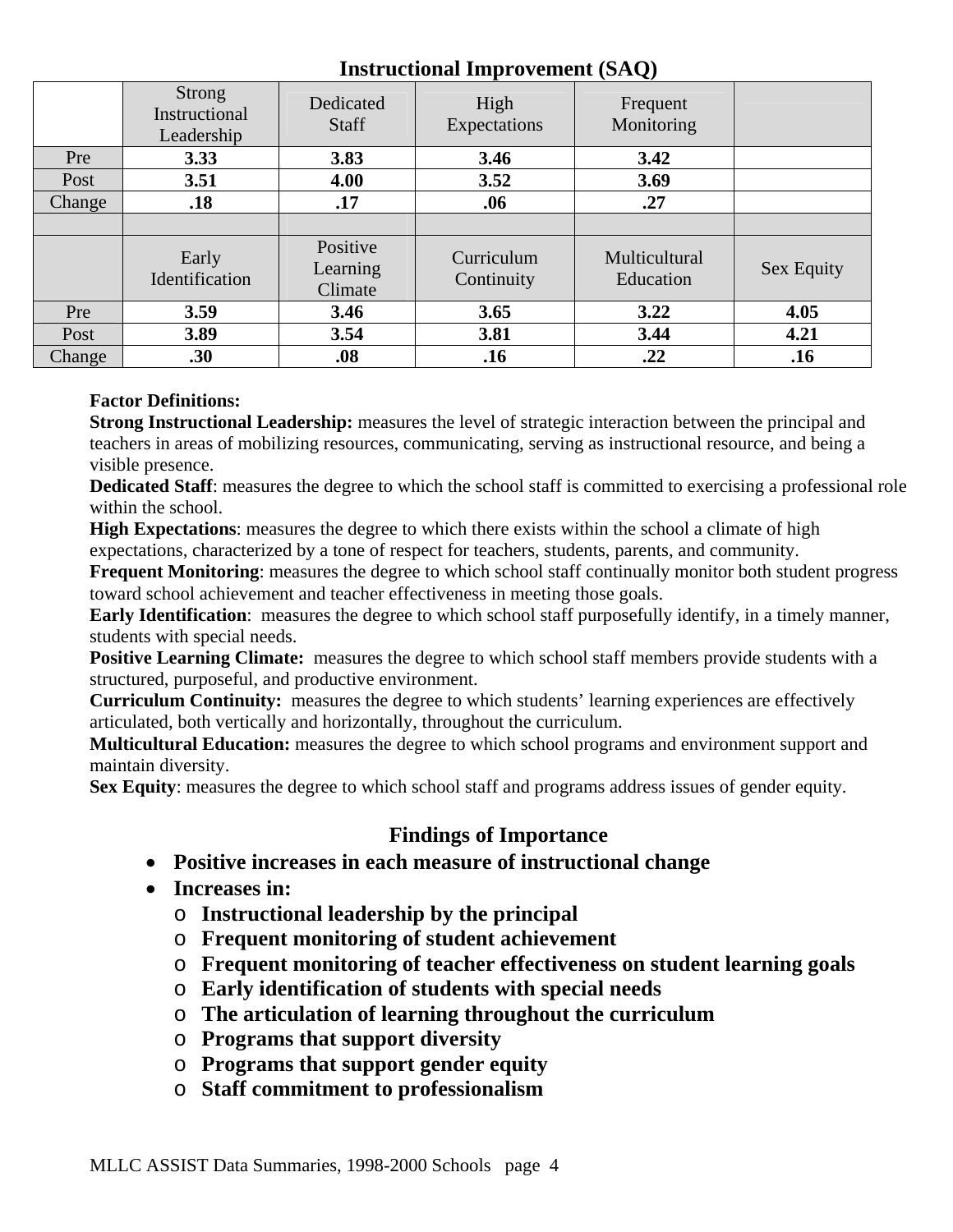## **Teacher Empowerment (SPES)**

|        | Decision<br>Making | Professional<br>Growth | <b>Status</b> | Self-<br><b>Efficacy</b> | Autonomy | Impact |
|--------|--------------------|------------------------|---------------|--------------------------|----------|--------|
| Pre    | 2.98               | 3.98                   | 4.21          | 4.25                     | 3.73     | 4.15   |
| Post   | 3.13               | 4.08                   | 4.20          | 4.26                     | 3.69     | 4.15   |
| Change | .15                | .10                    | $-.01$        | .01                      | $-.04$   |        |

#### **Factor Definitions:**

**Decision Making:** measures the degree to which teachers perceive they are involved in decision making about issues of critical concern to them and their work, coupled with the belief that their involvement is genuine and their opinions are critical to the outcome of the decisions.

**Professional Growth:** measures the degree to which teachers perceive the school in which they work provides them with opportunities to grow and develop professionally, to learn continuously, and to expand their own skills through the work life of the school.

**Status:** measures the degree to which teachers perceive they have professional respect and admiration from their colleagues and the degree to which others respect their expertise and knowledge.

**Self-Efficacy:** measures the degree to which teachers perceive they have the skills and ability to help students learn, are competent in building effective programs for students, and have command of the subject matter and teaching skills.

**Autonomy:** measures the degree to which teachers believe they can control certain aspects of their work life.

**Impact:** measures the degree to which teachers perceive they have an effect and influence on school life and this impact is acknowledged.

- **Increases in:** 
	- o **Teachers' involvement in decision making for critical issues**
	- o **Teachers' perceptions that their involvement in decision making is genuine and critical**
	- o **The opportunity to grow professionally**